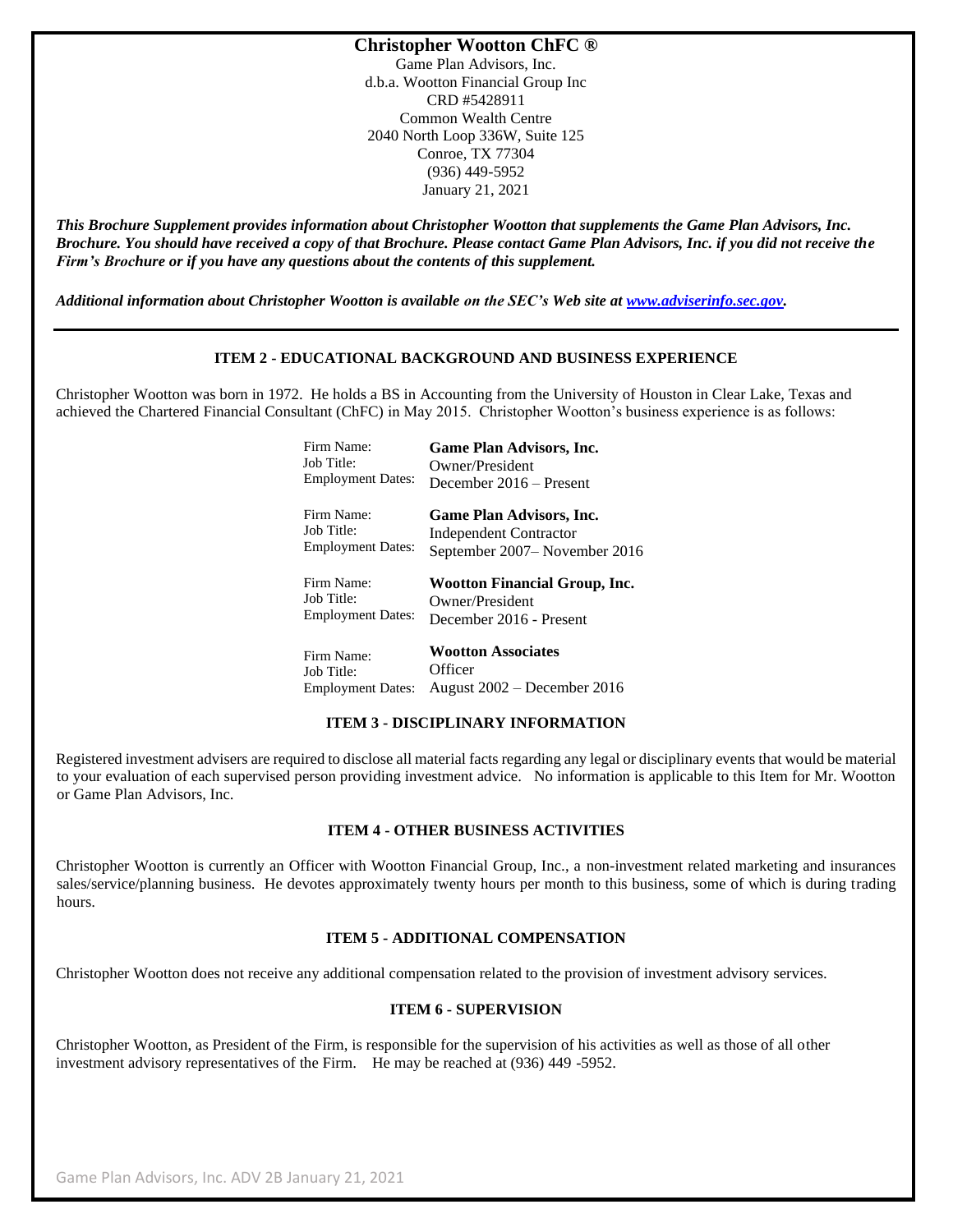## **PROFESSIONAL DESIGNATIONS**

Certain Game Plan IARs may be Chartered Financial Consultants ("ChFC®"). A description of this professional designation is as follows:

The ChFC® designation is the end certification of the Chartered Financial Consultant program. This program is comprised of nine or more college-level courses on nearly all aspects of financial planning. It is offered by The American College, a non-profit educator with the highest level of academic accreditation.

**Issuing Organization:** The American College issues this designation.

**Prerequisites/Experience Required:** Three years of full-time business experience are required within the five years preceding the awarding of the designation.

**Educational Requirements:** Seven core and two elective courses are required for this designation.

**Examination Type:** A final proctored exam for each course.

**Continuing Education/Experience Requirements:** An individual with a ChFC® designation must complete 30 CE credit hours every two years in order to maintain their designation.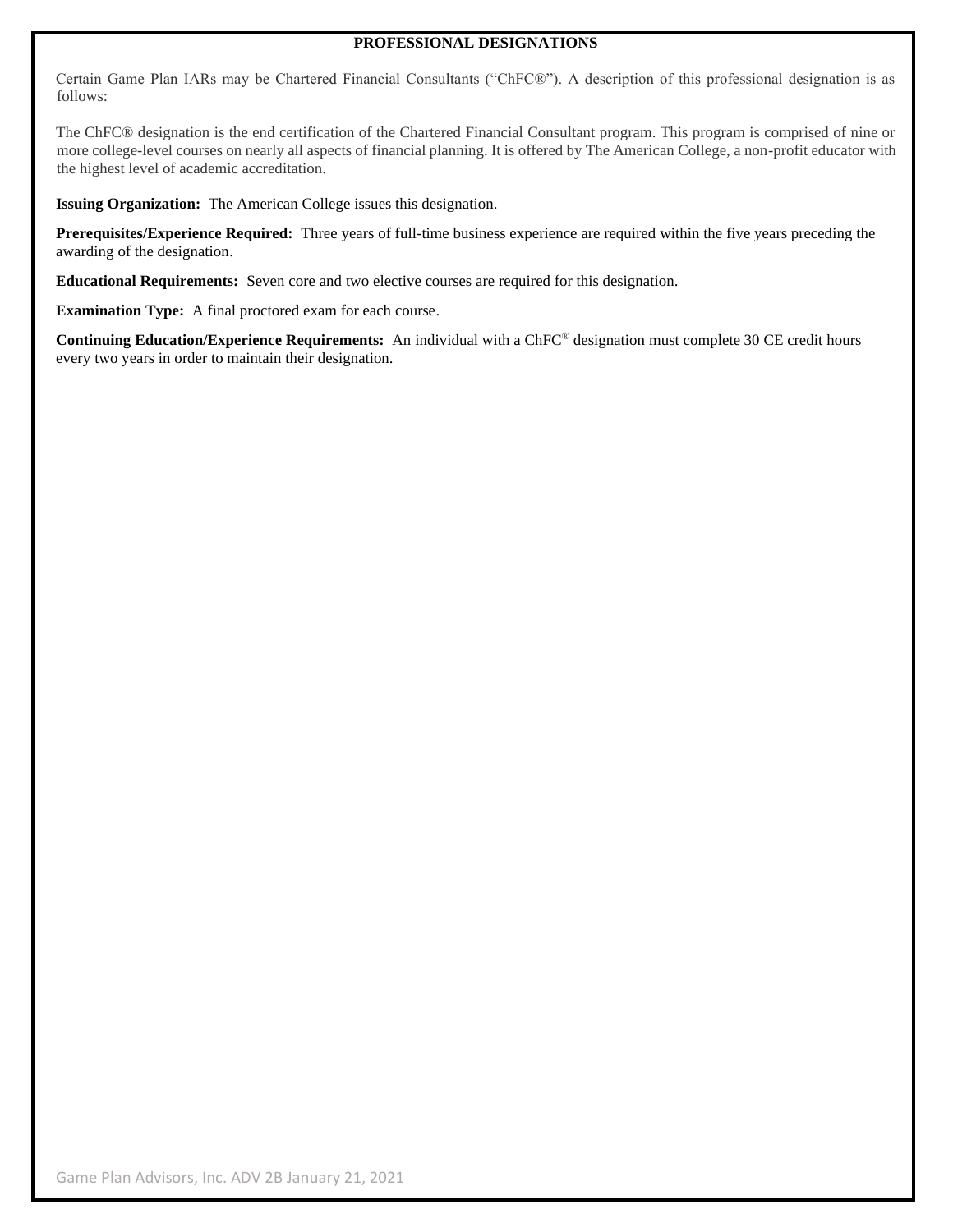# **David Covey**

Game Plan Advisors, Inc. d.b.a. Wootton Financial Group Inc CRD #5038509 Common Wealth Centre 2040 North Loop 336W, Suite 125 Conroe, TX 77304 (936) 449-5952 January 21, 2021

*This Brochure Supplement provides information about David Covey that supplements the Game Plan Advisors, Inc. Brochure. You should have received a copy of that Brochure. Please contact Game Plan Advisors, Inc. if you did not receive the Firm's Brochure or if you have any questions about the contents of this supplement.* 

*Additional information about David Covey is available on the SEC's Web site at [www.adviserinfo.sec.gov.](http://www.adviserinfo.sec.gov/)*

## **ITEM 2 - EDUCATIONAL BACKGROUND AND BUSINESS EXPERIENCE**

David Covey was born in 1948. He holds a BBA from Southwest Texas State University in San Marcos, Texas and attended Southwestern Graduate School of Banking at SMU. David Covey's business experience is as follows:

| Firm Name:               | <b>Game Plan Advisors, Inc.</b> |
|--------------------------|---------------------------------|
| Job Title:               | Investment Advisor              |
| <b>Employment Dates:</b> | October 2013 – Present          |

Firm Name: Job Title: Employment Dates: **Edward Jones** Investment Representative September 2005 – April 2013

## **ITEM 3 - DISCIPLINARY INFORMATION**

Registered investment advisers are required to disclose all material facts regarding any legal or disciplinary events that would be material to your evaluation of each supervised person providing investment advice. No information is applicable to this Item for Mr. David Covey or Game Plan Advisors, Inc.

## **ITEM 4 - OTHER BUSINESS ACTIVITIES**

David Covey currently has no other investment-related activities.

## **ITEM 5 - ADDITIONAL COMPENSATION**

David Covey does not receive any additional compensation related to the provision of investment advisory services.

## **ITEM 6 - SUPERVISION**

David Covey is directly supervised by Christopher Wootton, President of the Firm. He may be reached at (936) 449-5952.

Game Plan Advisors, Inc. ADV 2B January 21, 2021